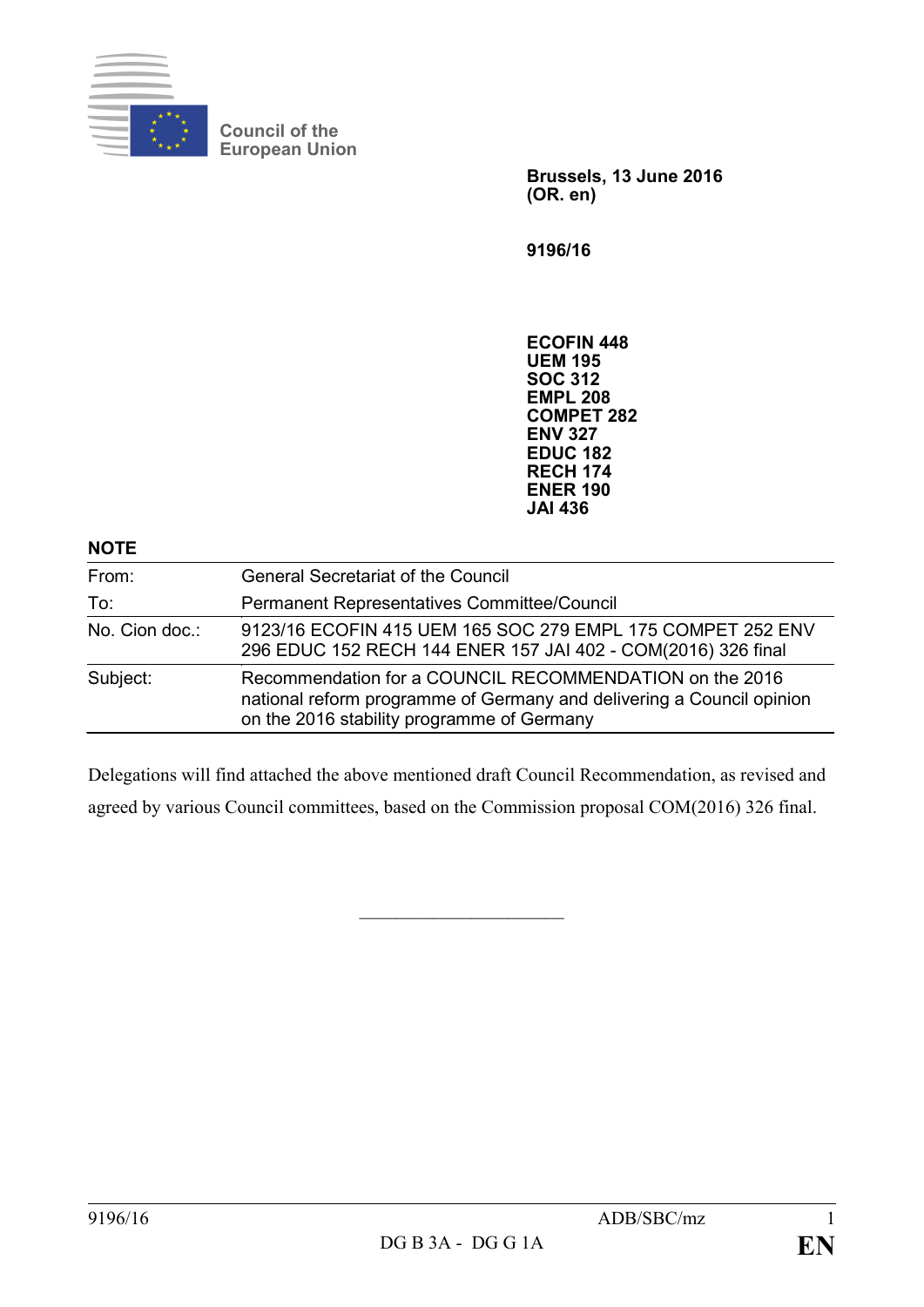## **COUNCIL RECOMMENDATION**

## **of …**

## **on the 2016 National Reform Programme of Germany and delivering a Council opinion on the 2016 Stability Programme of Germany**

## THE COUNCIL OF THE EUROPEAN UNION,

Having regard to the Treaty on the Functioning of the European Union, and in particular Articles 121(2) and 148(4) thereof,

Having regard to Council Regulation (EC) No 1466/97 of 7 July 1997 on the strengthening of the surveillance of budgetary positions and the surveillance and coordination of economic policies<sup>[1](#page-1-0)</sup>, and in particular Article 5(2) thereof,

Having regard to Regulation (EU) No 1176/2011 of the European Parliament and of the Council of 16 November 2011 on the prevention and correction of macroeconomic imbalances**[2](#page-1-1)** , and in particular Article 6(1) thereof,

Having regard to the recommendation of the European Commission,

Having regard to the resolutions of the European Parliament,

Having regard to the conclusions of the European Council,

Having regard to the opinion of the Employment Committee,

<span id="page-1-0"></span>**<sup>1</sup>** OJ L 209, 2.8.1997, p. 1.

<span id="page-1-1"></span>**<sup>2</sup>** OJ L 306, 23.11.2011, p. 25.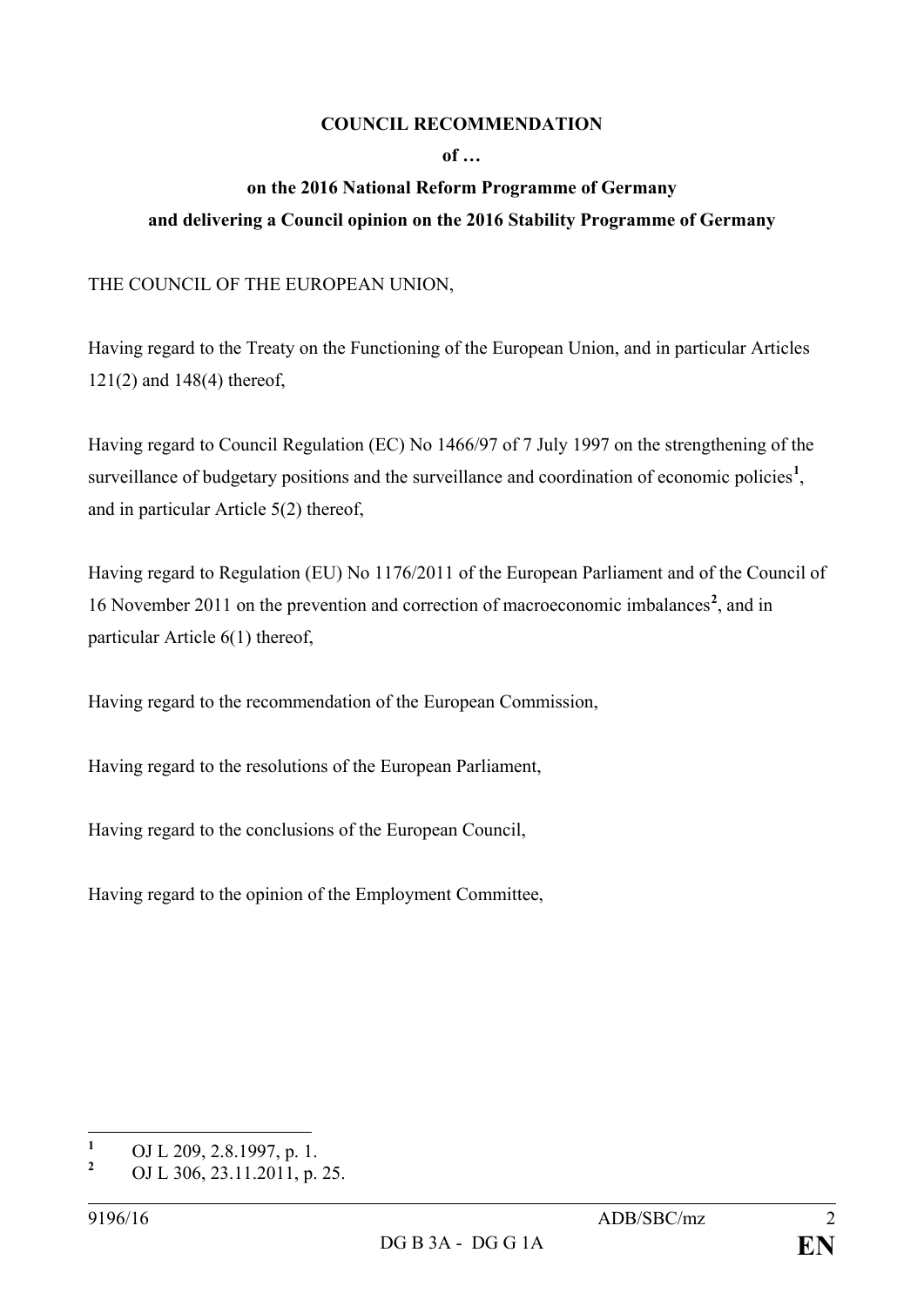Having regard to the opinion of the Economic and Financial Committee,

Having regard to the opinion of the Social Protection Committee,

Having regard to the opinion of the Economic Policy Committee,

Whereas:

(1) On 26 November 2015, the Commission adopted the Annual Growth Survey, marking the start of the 2016 European Semester for economic policy coordination. The priorities of the Annual Growth Survey were endorsed by the European Council on 17-18 March 2016. On 26 November 2015, on the basis of Regulation (EU) No 1176/2011, the Commission adopted the Alert Mechanism Report, in which it identified Germany as one of the Member States for which an in-depth review would be carried out. On the same day, the Commission also adopted a recommendation for a Council Recommendation on the economic policy of the euro area. This Recommendation was endorsed by the European Council on 18-19 February 2016 and adopted by the Council on 8 March 2016**[3](#page-2-0)** . As a country whose currency is the euro and in view of the close interlinkages between the economies in the economic and monetary union, Germany should ensure the full and timely implementation of the Recommendation.

<span id="page-2-0"></span>**<sup>3</sup>** OJ C 96, 11.3.2016, p. 1.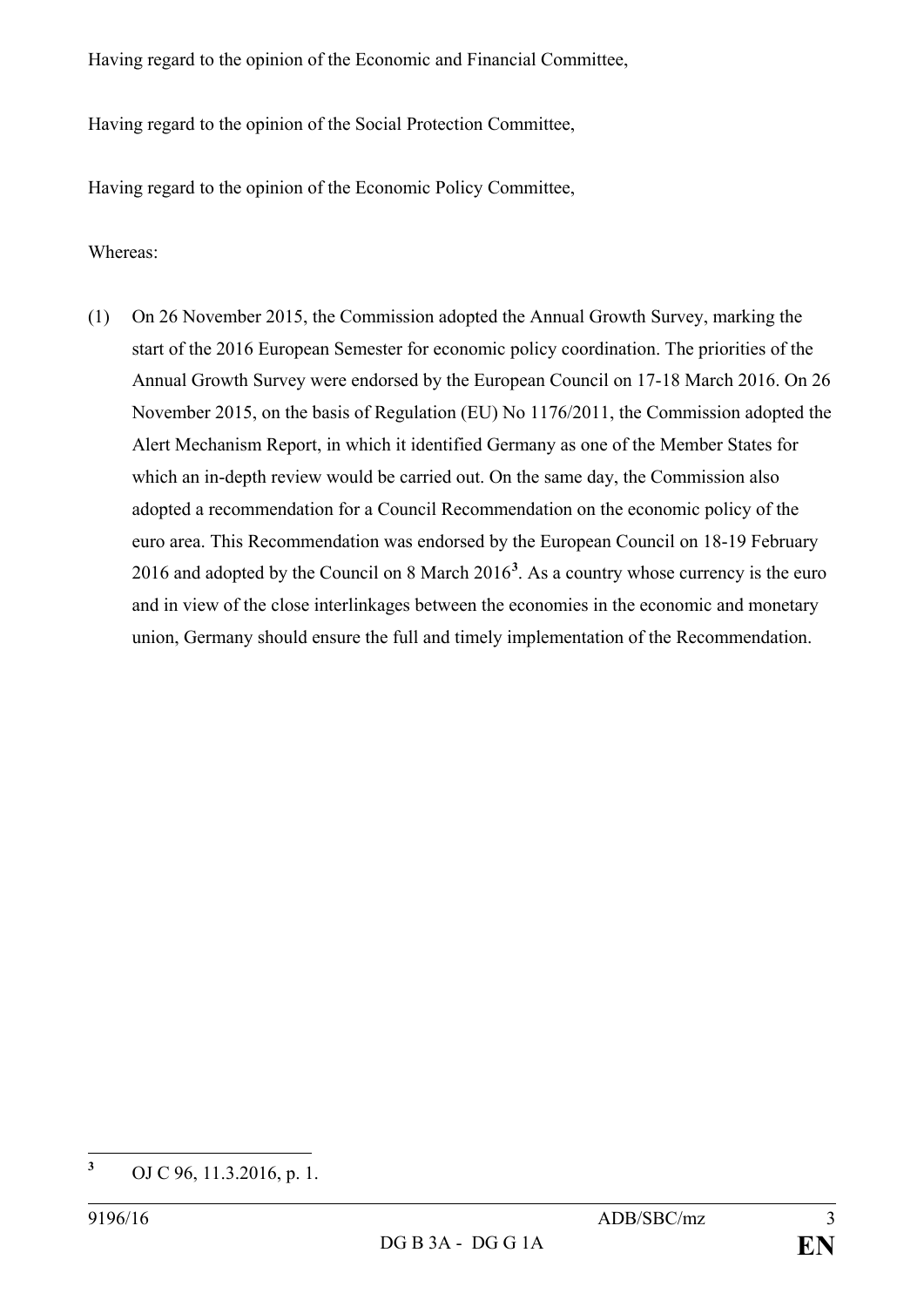- (2) The country report for Germany was published on 26 February 2016. It assessed Germany's progress in addressing the country-specific recommendations adopted by the Council on 14 July 2015 and Germany's progress towards its national Europe 2020 targets. It also included the in-depth review under Article 5 of Regulation (EU) No 1176/2011. On 8 March 2016, the Commission adopted a Communication presenting the results of the in-depth review. The Commission's analysis leads it to conclude that Germany is experiencing macroeconomic imbalances. In particular, the large and persistent current account surplus reflects excess savings and subdued investment in both the private and public sectors. Weak domestic investment hampers potential growth and strong reliance on external demand entails macroeconomic risks in a context of subdued foreign demand. The current account surplus also has, given its size, adverse implications for the economic performance of the euro area. Addressing it through increased investment would raise Germany's growth potential and help sustain the recovery in the euro area.
- (3) On 15 April 2016, Germany submitted its 2016 Stability Programme and on 29 April 2016 it submitted its National Reform Programme. In order to take account of their interlinkages, the two programmes have been assessed at the same time.
- (4) Relevant country-specific recommendations have been addressed in the programming of the European Structural and Investment Funds for the 2014-2020 period. As foreseen in Article 23 of Regulation (EU) No 1303/2013 of the European Parliament and of the Council**[4](#page-3-0)** , where it is necessary to support the implementation of relevant Council recommendations, the Commission may request a Member State to review and propose amendments to its Partnership Agreement and relevant programmes. The Commission has provided further details on how it would make use of this provision in guidelines on the application of the measures linking effectiveness of the European Structural and Investment Funds to sound economic governance.

<span id="page-3-0"></span>**<sup>4</sup>** Regulation (EU) No 1303/2013 of the European Parliament and of the Council of 17 December 2013 laying down common provisions on the European Regional Development Fund, the European Social Fund, the Cohesion Fund, the European Agricultural Fund for Rural Development and the European Maritime and Fisheries Fund and laying down general provisions on the European Regional Development Fund, the European Social Fund, the Cohesion Fund and the European Maritime and Fisheries Fund and repealing Council Regulation (EC) No 1083/2006 (OJ L 347, 20.12.2013, p. 320).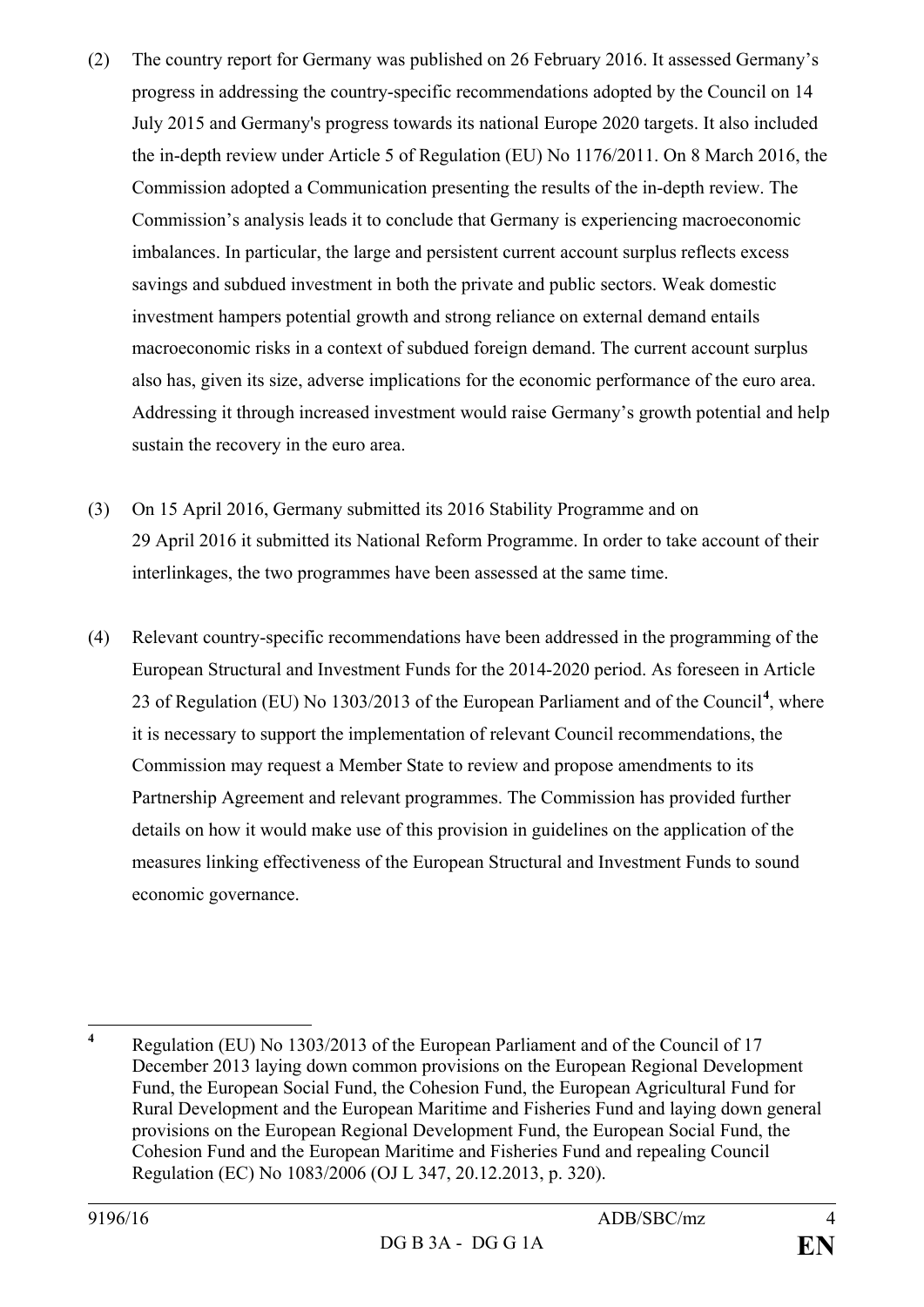(5) Germany is currently in the preventive arm of the Stability and Growth Pact and subject to the debt rule. In its 2016 Stability Programme, the Government plans a balanced budgetary position in headline terms over 2016-2020. The medium-term budgetary objective — a structural deficit of 0,5 % of GDP — continues to be met with a margin throughout the programme period. According to the Stability Programme, the government debt-to-GDP ratio is expected to gradually decline to 59½ % in 2020. The macroeconomic scenario underpinning these budgetary projections, which has not been endorsed by an independent body, is plausible. Based on the Commission 2016 spring forecast, the structural balance is forecast to register a surplus of 0,4 % of GDP in 2016 and in 2017, above the medium-term budgetary objective. Possible future deviations, including to accommodate public investment needs, would be assessed against the requirement to maintain the structural balance at the medium-term budgetary objective. Gross debt is forecast to remain on a firm downward path beyond the requirements of the debt rule. This creates scope to boost public investment. Based on its assessment of the Stability Programme and taking into account the Commission 2016 spring forecast, the Council is of the opinion that Germany is expected to comply with the provisions of the Stability and Growth Pact.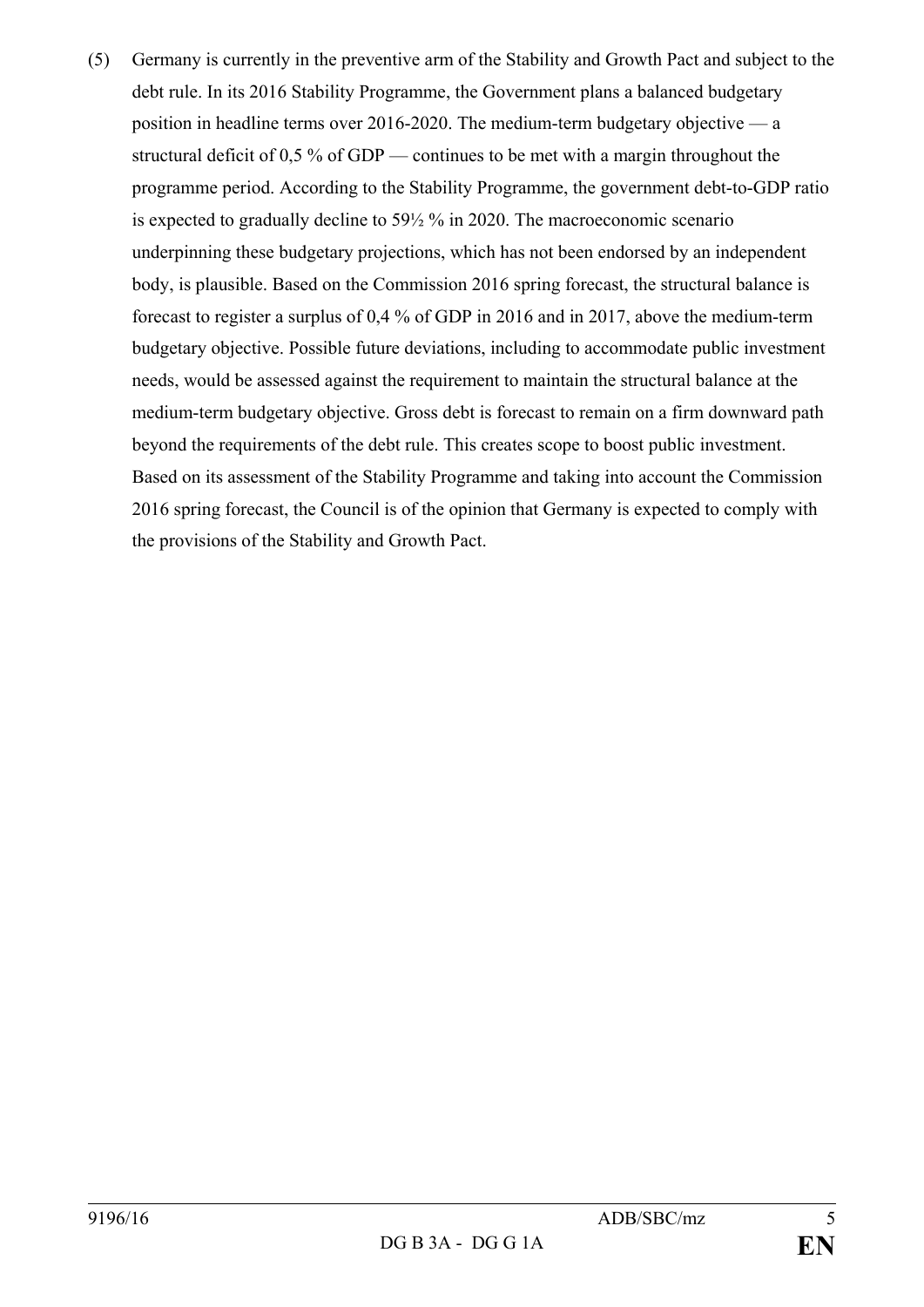(6) Although the federal government has adopted several measures to increase infrastructure investment in the years to come, these funds still do not appear to bring about a sustainable upward trend in public investment and to meet infrastructure investment requirements. Net fixed capital formation has continued to remain markedly negative at the municipal level, indicating underinvestment. Overall education and research expenditure has increased only slightly in recent years and may have fallen short of the national target of 10 % of GDP in 2015. Continued investment in education, research and innovation is essential for securing Germany's competitive position in the future. As the budget is expected to remain balanced in headline and structural terms in 2016-2017, there continues to be sufficient fiscal space for higher public investment, without breaching the rules of the Stability and Growth Pact and the national debt brake. Reforming the pension system would contribute to ensuring the longterm sustainability of public finances. The current design of fiscal equalisation is complex and tends to reduce incentives to improve revenue in individual *Länder*. The ongoing review of federal fiscal relations provides an opportunity to strengthen the framework, including by ensuring sufficient public investment at all levels of government, especially for municipalities. The current compromise proposal agreed among the *Länder* would involve simplified horizontal fiscal equalisation. However, it remains vague in terms of further disentangling spending competencies and falls short of increasing revenue autonomy. At the same time, alternative instruments to traditional state funding of transport infrastructure, including through public-private partnerships, are used only to a limited extent. Moreover, complex planning responsibilities across the different levels of government, bottlenecks linked to administrative capacity and complicated approval procedures are all barriers to investment. A more efficient use of public procurement could also have a positive impact on investment, since the volume of procurement tenders published EU-wide remains far below the EU average.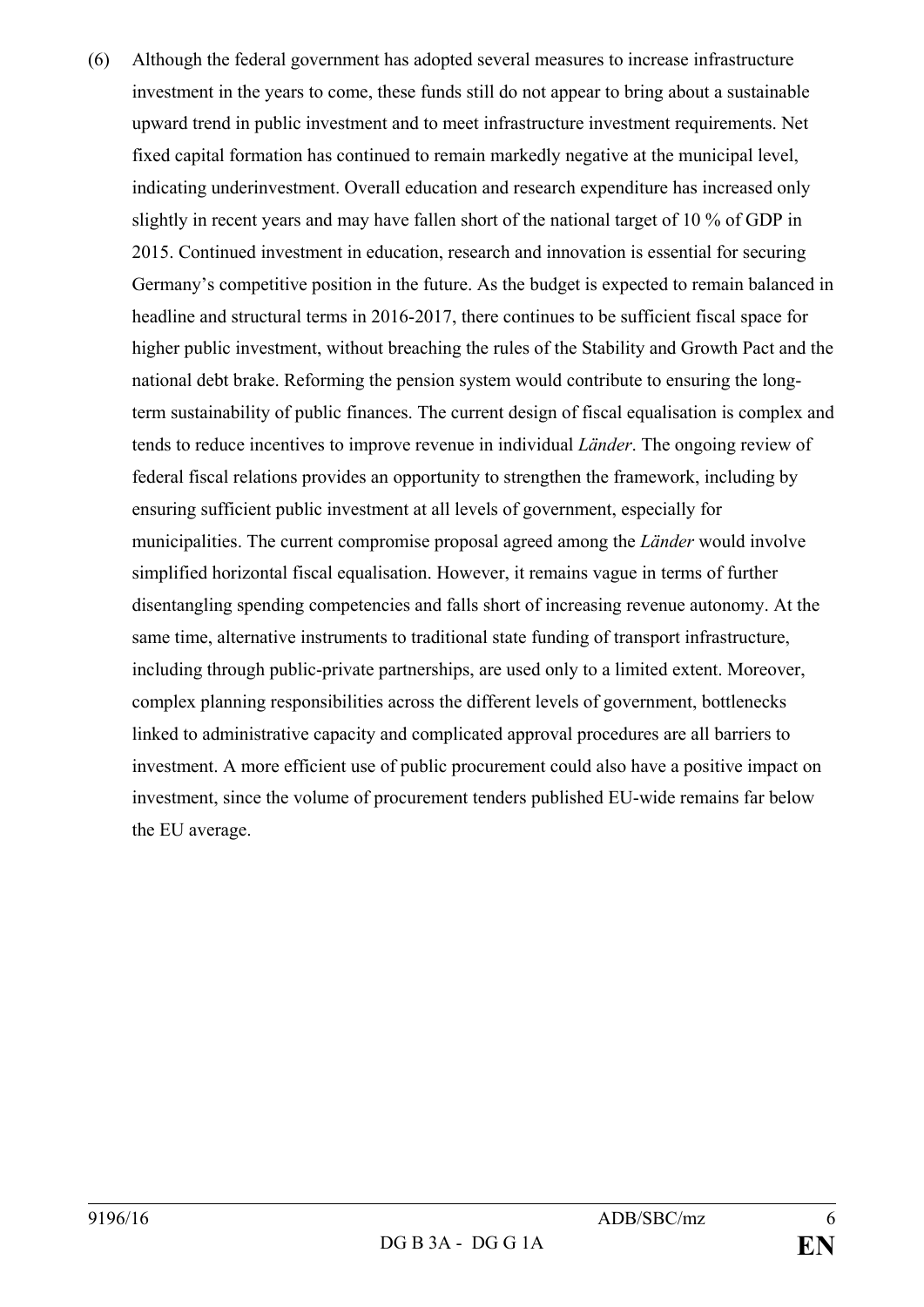- (7) The complexity of the corporate tax system remains a hindrance to private sector investment and the overall income tax burden on corporations, including the local trade tax (*Gewerbesteuer*) and the solidarity surcharge, remains high. Inefficiencies arise from the local trade tax due to the inclusion of non-profit elements in the tax base. The tax system favours debt financing over equity financing, the relevant indicator on the 'debt bias' being the eighth highest in the Union in 2015. The share of relatively growth-friendly consumption taxes and recurrent taxes on property in total taxation remained stable between 2007 and 2014 at around 28-29 , which is low compared with an average of around 32-33 % in the Union. Moreover, the trend of increasing real estate transfer taxes has continued, instead of relying more on less distortive recurrent property taxes. Steps taken to modernise the tax administration were limited to the federal government's adoption of legislation to simplify tax administration procedures. An automatic exchange of tax data between the tax administrations of the 16 *Länder*, which could improve the efficiency of tax audits, still does not exist. Overall, structural shortcomings and delayed modernisation result in the relative underperformance of the tax administration and inefficiencies in tax collection.
- (8) Financing conditions in Germany are generally favourable. However, the venture capital market remains underdeveloped in international comparison and tax-related framework conditions may limit its size. Improving access to venture capital is an important factor in stimulating entrepreneurial activity, including in high-tech sectors and knowledge-intensive services. The federal government has launched a range of measures to improve conditions for venture capital and further measures are under discussion. Additionally, a review of the regulatory framework for venture capital could contribute to stimulating private investment, including from foreign investors.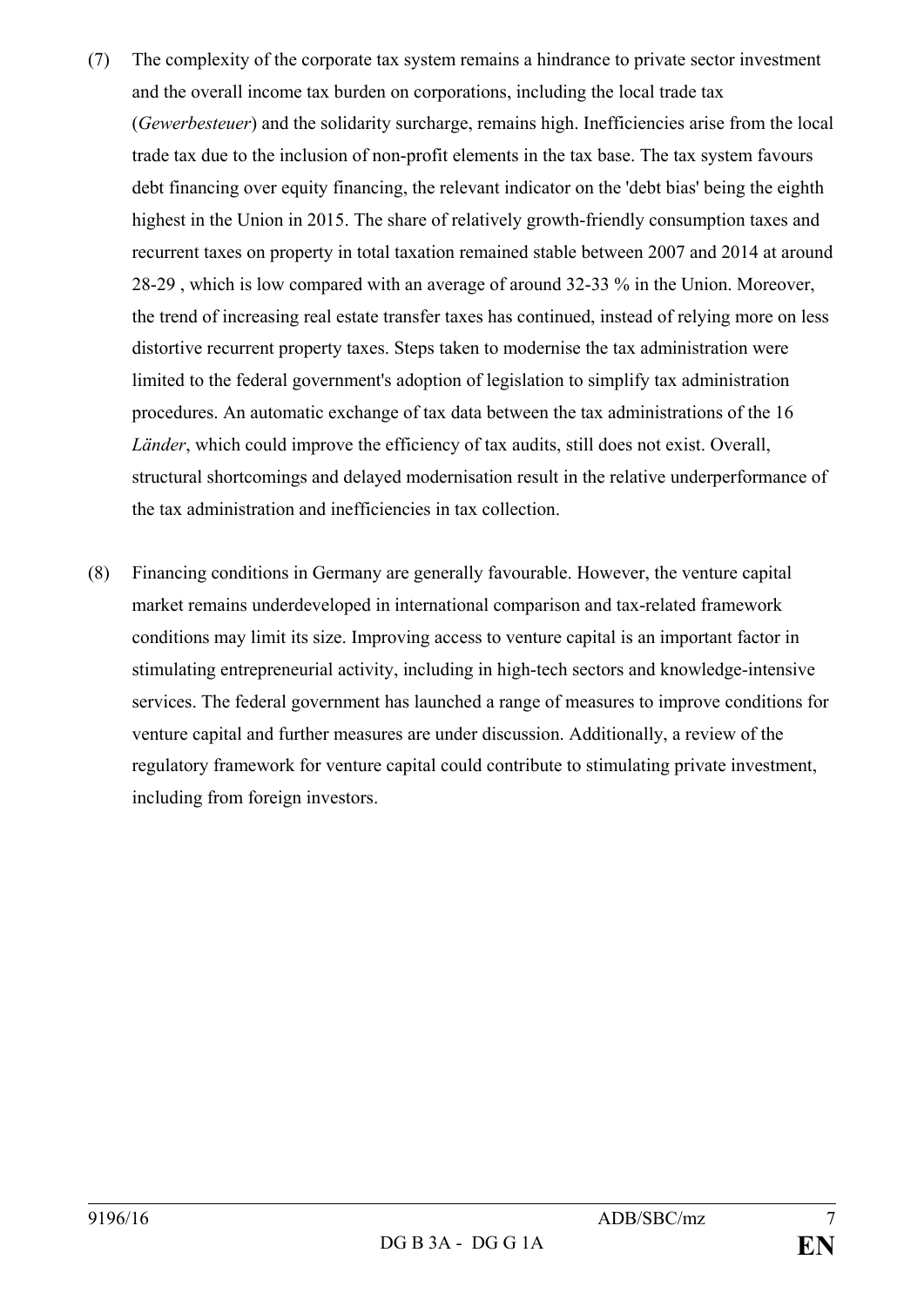- (9) Policy action to stimulate competition in the service sectors, especially in professional services, has been limited. Germany is among the Member States with high regulatory barriers in services. Restrictive product market regulations affect prices and productivity. Low labour productivity and high mark-ups indicate that Germany has considerable scope to improve the performance of professional services. Problems in business services stem from authorisation requirements, restrictions on multidisciplinary activities, insurance requirements and fixed tariffs. Legal form and shareholding requirements are also still imposed. The action plan submitted by Germany as a result of the mutual evaluation on access to and practice of regulated professions proposes only a limited number of actions, whereas there is clear scope for more ambitious proposals.
- (10) Although the overall labour market performance is very strong, in particular with unemployment at historically low levels, ageing-related labour and skills shortages are looming, calling for full use of the existing labour force. As these trends challenge not only the labour market, but also the sustainability and adequacy of the pension system, stronger incentives for later retirement appear indispensable. The at-risk of poverty rate in old-age (16,3 % in 2014) is above the EU average (13,8 %) and the replacement rate of the statutory pension scheme is being gradually reduced, while rates of enrolment in second or third-pillar pension schemes are too low to alleviate this risk. The number of beneficiaries receiving a means-tested minimum income for retirees nearly doubled between 2003 and 2014. However, proposals to improve incentives for later retirement (*Flexi-Rente*) have not yet been formalised. It remains to be seen how effective they can be in counteracting the incentives for early retirement introduced in 2014.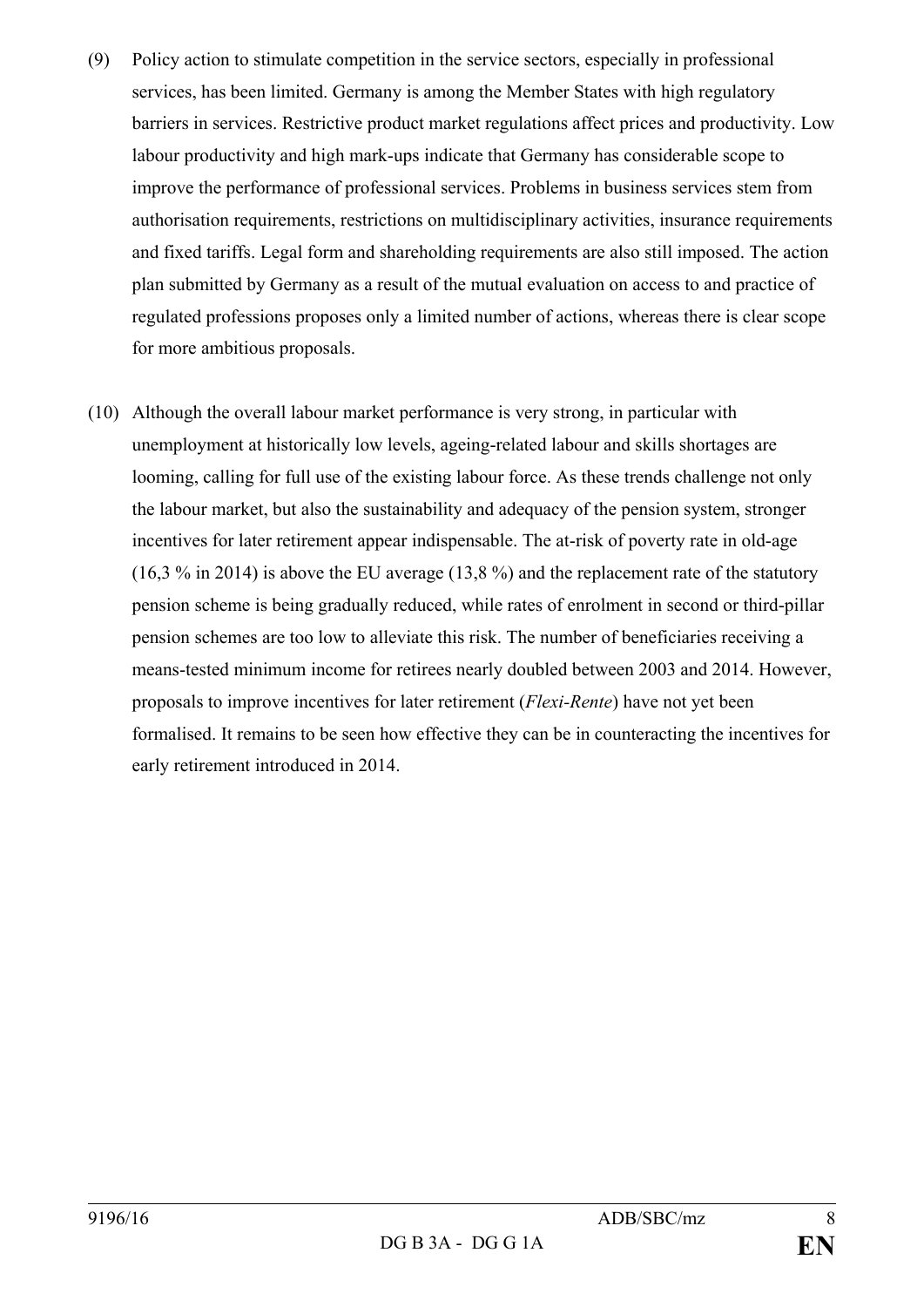- (11) The labour market potential of certain groups, especially women and people with a migrant background, remains under-utilised and work disincentives, especially for second earners, remain in place. Specific characteristics of the tax system and health insurance discourage second earners from taking up a job or increasing the number of hours worked. This contributes to a low proportion of women working full-time and one of the lowest numbers of hours worked on average by women in the Union, despite a high female employment rate. Although there has been a slight transition from mini-jobs to standard employment as a byproduct of introducing the minimum wage, the former still account for about seven million employees (of which 5 million have a mini-job as their only gainful employment)*.* The exemption of mini-jobs from personal income tax – and in many cases from all employee social contributions – can discourage workers from moving into jobs with earnings above the mini-job threshold of EUR 450 per month. This disincentive is in many cases even stronger for spouses subject to joint income taxation. The positive impact on households' incomes and consumption from the slight increase in several allowances and the compensation of fiscal drag might be largely offset by higher social contributions from employees. The tax wedge at the level of the minimum wage is high in comparison with other Member States, resulting in lower incomes at the bottom end of the wage scale. Reducing employees' social security contributions or the personal income tax, including by targeted allowances or refunds, would reduce this tax wedge, increasing in turn the disposable income of low wage earners and thereby increasing consumption possibilities.
- (12) The high influx of refugees experienced in the past year has a number of social and economic consequences for Germany. While in the short run, the inflow of refugees is set to increase public expenditure and to create additional domestic demand, thereby raising GDP, the medium-term effect on employment and growth hinges on refugees' successful labour market and social integration, including via educational support. This issue is high on the political agenda both at the EU and Member State level and will be monitored and analysed closely, including in the 2017 country report.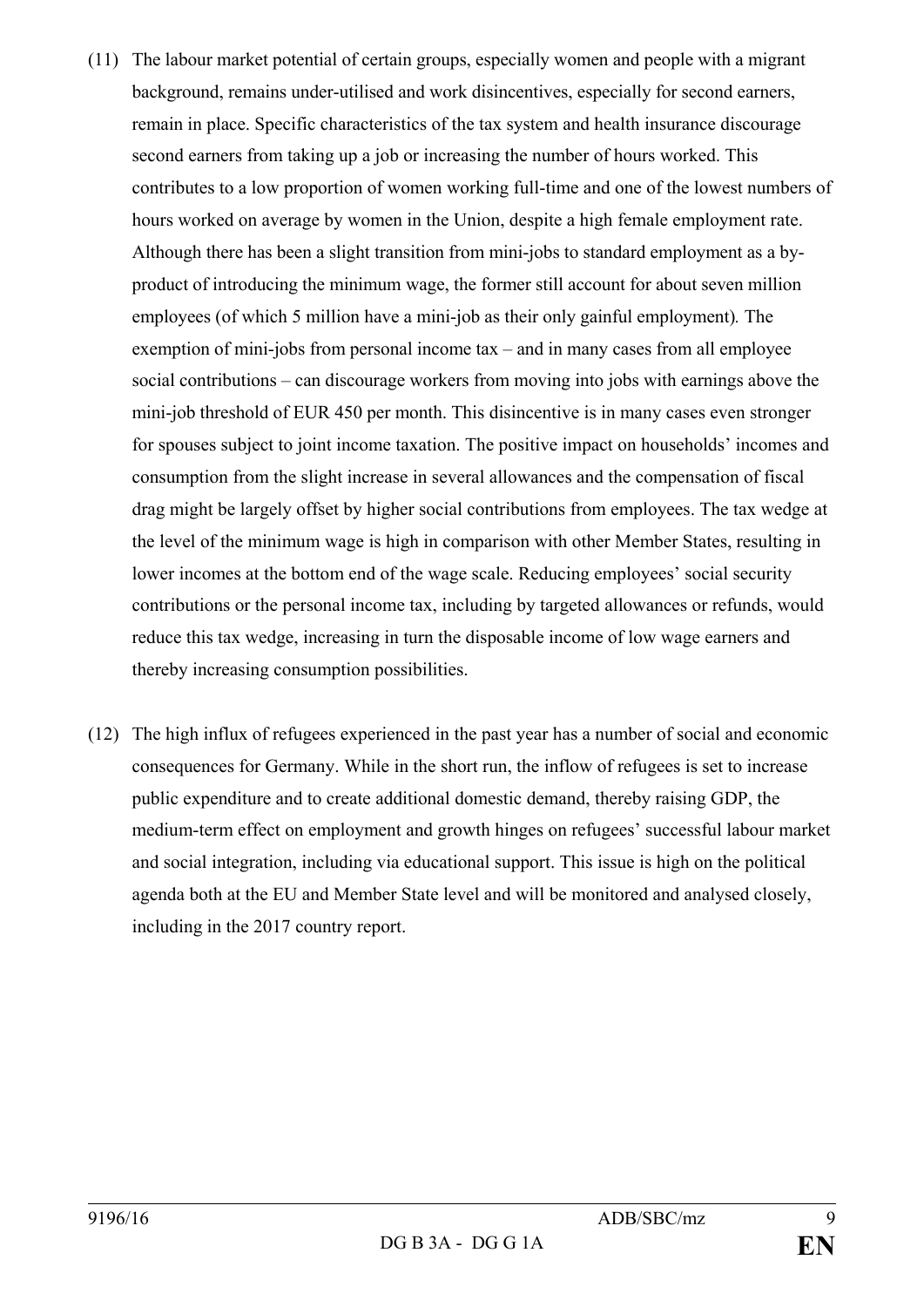- (13) In the context of the European Semester, the Commission has carried out a comprehensive analysis of Germany's economic policy and published it in the 2016 country report. It has also assessed the Stability Programme and the National Reform Programme and the follow-up given to the recommendations addressed to Germany in previous years. It has taken into account not only their relevance for sustainable fiscal and socio-economic policy in Germany but also their compliance with EU rules and guidance, given the need to strengthen the EU's overall economic governance by providing EU-level input into future national decisions. The recommendations under the European Semester are reflected in recommendations (1) to (3) below.
- (14) In the light of this assessment, the Council has examined the Stability Programme, and is of the opinion**[5](#page-9-0)** that Germany is expected to comply with the Stability and Growth Pact.
- (15) In the light of the Commission's in-depth review and this assessment, the Council has examined the National Reform Programme and the Stability Programme. Its recommendations under Article 6 of Regulation (EU) No 1176/2011 are reflected in recommendations (1) to (3) below,

<span id="page-9-0"></span>**<sup>5</sup>** Under Article 5(2) of Regulation (EC) No 1466/97.